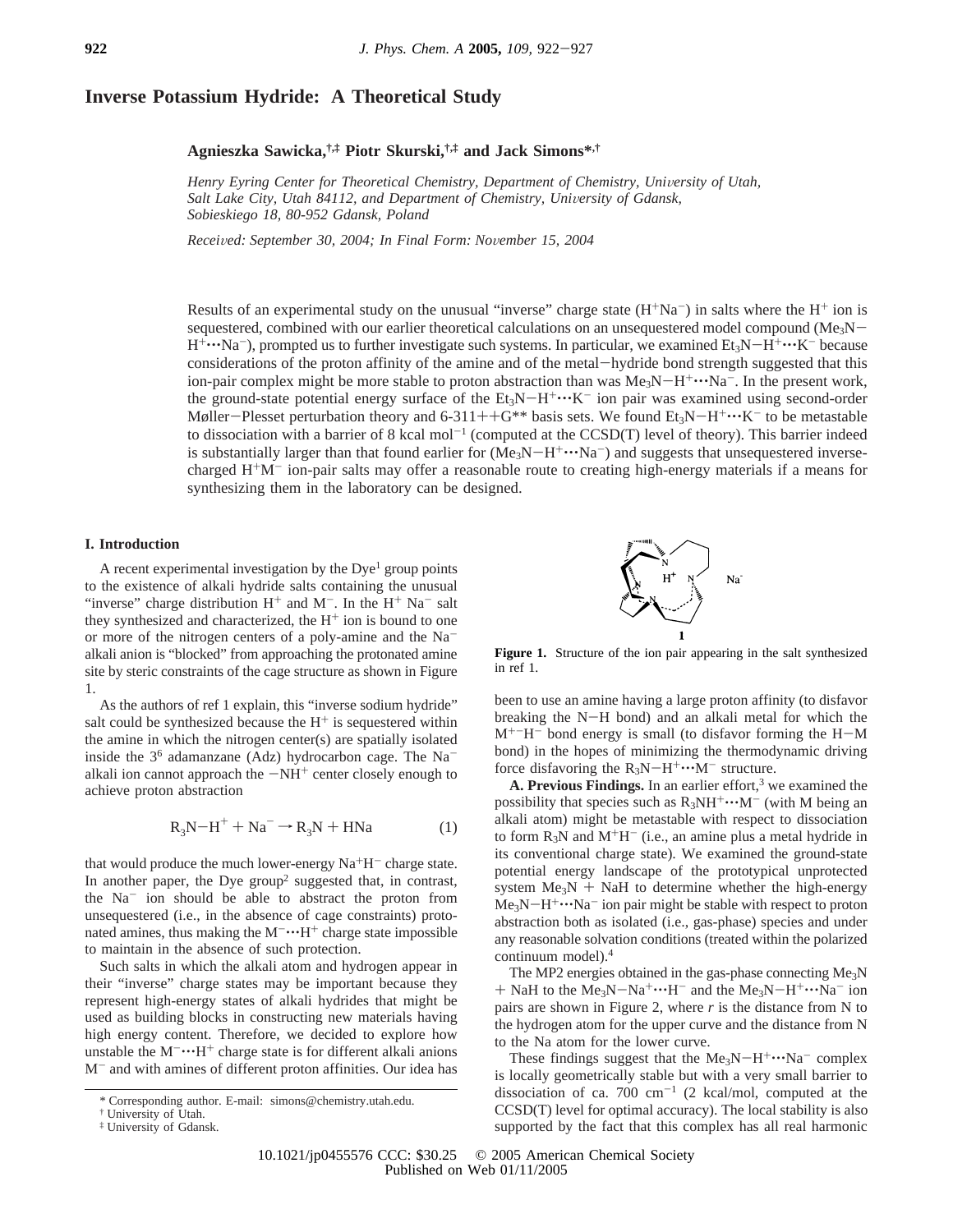

**Figure 2.** MP2 energies  $(\text{cm}^{-1})$  connecting Me<sub>3</sub>N + NaH to (lower)<br>C<sub>2</sub>, Me<sub>2</sub>N – Na<sup>+</sup>···H<sup>-</sup> and to (upper) C<sub>2</sub>, Me<sub>2</sub>N – H<sup>+</sup>····Na<sup>-</sup> (taken from  $C_{3v}$  Me<sub>3</sub>N-Na<sup>+</sup>···H<sup>-</sup> and to (upper)  $C_{3v}$  Me<sub>3</sub>N-H<sup>+</sup>···Na<sup>-</sup> (taken from ref 3).

vibrational frequencies. As Figure 2 illustrates, the Me<sub>3</sub>N-H<sup>+</sup> $\cdot$  $\cdot$ 'Na<sup>-</sup> minimum lies ca. 6700 cm<sup>-1</sup> above the Me<sub>3</sub>N + NaH asymptote that is the reference point (i.e., zero of energy) for all energies shown in Figure 2. It also shows that the complex in which the  $Na<sup>+</sup>$  ion is bound to the amine is ca. 11 000 cm<sup>-1</sup> more stable than the inverse-charge complex  $Me<sub>3</sub>N-H<sup>+</sup> \cdots Na<sup>-</sup>$ .

The ground-state energy of Me<sub>3</sub>N-HNa as a function of the angle between the  $C_3$  axis of the amine moiety and the HNa internuclear axis and of the distance  $R_{\text{NX}}$  from the nitrogen to the midpoint (denoted X) of the HNa fragment is depicted in Figure 3.

In Figure 3a, the minimum corresponding to  $Me<sub>3</sub>N-Na<sup>+</sup>$ .  $\cdot$ H<sup>-</sup> is indicated with an arrow. Figure 3b and c shows the region near the protonated amine plus  $Na^-$  complex (angle  $= 0$ ). The presence of the  $Me_3N-H^+\cdots Na^-$  local minimum is especially distinct in Figure 3c. A contour plot of the MP2 energies in the region of this minimum and the transition state showing the radial and angular shape and depth of the minimum is presented in Figure 4. The local minimum corresponding to the  $Me<sub>3</sub>N H^+\cdots Na^-$  complex appears near  $R(N-X) = 2.4$  Å and an angle of 0°, while the transition state is near  $R(N-X) = 2.5$  Å and an angle of 6°.

As mentioned above, the model compound studied in our earlier work was analyzed not only in the gas-phase but also in different solvation environments. We observed that in solvents with dielectric constants less than or equal to 2, a barrier separating the high-energy ion-pair  $Me<sub>3</sub>N-H<sup>+</sup>...Na<sup>-</sup>$  from  $Me<sub>3</sub>N$  + NaH appears as shown in Figures 3 and 4, but in stronger solvents, this barrier disappeared. Our final suggestion was that the  $Me_3N-H^+\cdots Na^-$  complex can be metastable for solvents having dielectric constants below ca. 2, but spontaneously decomposes into  $Me<sub>3</sub>N + NaH$  for solvents with higher dielectric constants. Because a  $2$  kcal mol<sup>-1</sup> barrier is too small to allow the complex to be stable except at cryogenic temperatures,<sup>5</sup> this particular choice of inverse-charged complexes likely is not of immediate use in the laboratory. Therefore, we decided to examine other  $N-H^+\cdots M^-$  candidates that do not have the  $H^+$  sequestered.

**B. The Model Compound Studied Here.** In the present effort, we examined another unprotected protonated amine complex with potassium as the alkali metal and triethylamine as shown in Figure 5. After considering many alternatives, we chose this system because of the larger proton affinity of Et<sub>3</sub>N than Me<sub>3</sub>N and the weaker K-H bond strength.<sup>6</sup> Our earlier suggestion indicated that by using such amines and metal hydrides a  $R_3N-H^+\cdots M^-$  ion pair that is more stable and has a larger barrier to dissociation might be achieved. In future work,



**Figure 3.** MP2 energies  $(\text{cm}^{-1})$  for the Me<sub>3</sub>N-Na-H system as a function of the distance  $R(N-X)$  ( $\hat{A}$ ) from N to the center (X) of the function of the distance  $R(N-X)$  (Å) from N to the center (X) of the Na-H and the angle (deg) between Me<sub>3</sub>N's  $C_{3v}$  axis and the Na-H internuclear axis. View (a) shows the  $Me<sub>3</sub>N-Na<sup>+</sup>...H<sup>-</sup>$  minimum (arrow); view (b) shows the  $Me<sub>3</sub>N-H<sup>+</sup>···Na<sup>-</sup>$  local minimum (arrow); and view (c) is a more narrowly focused version of view (b).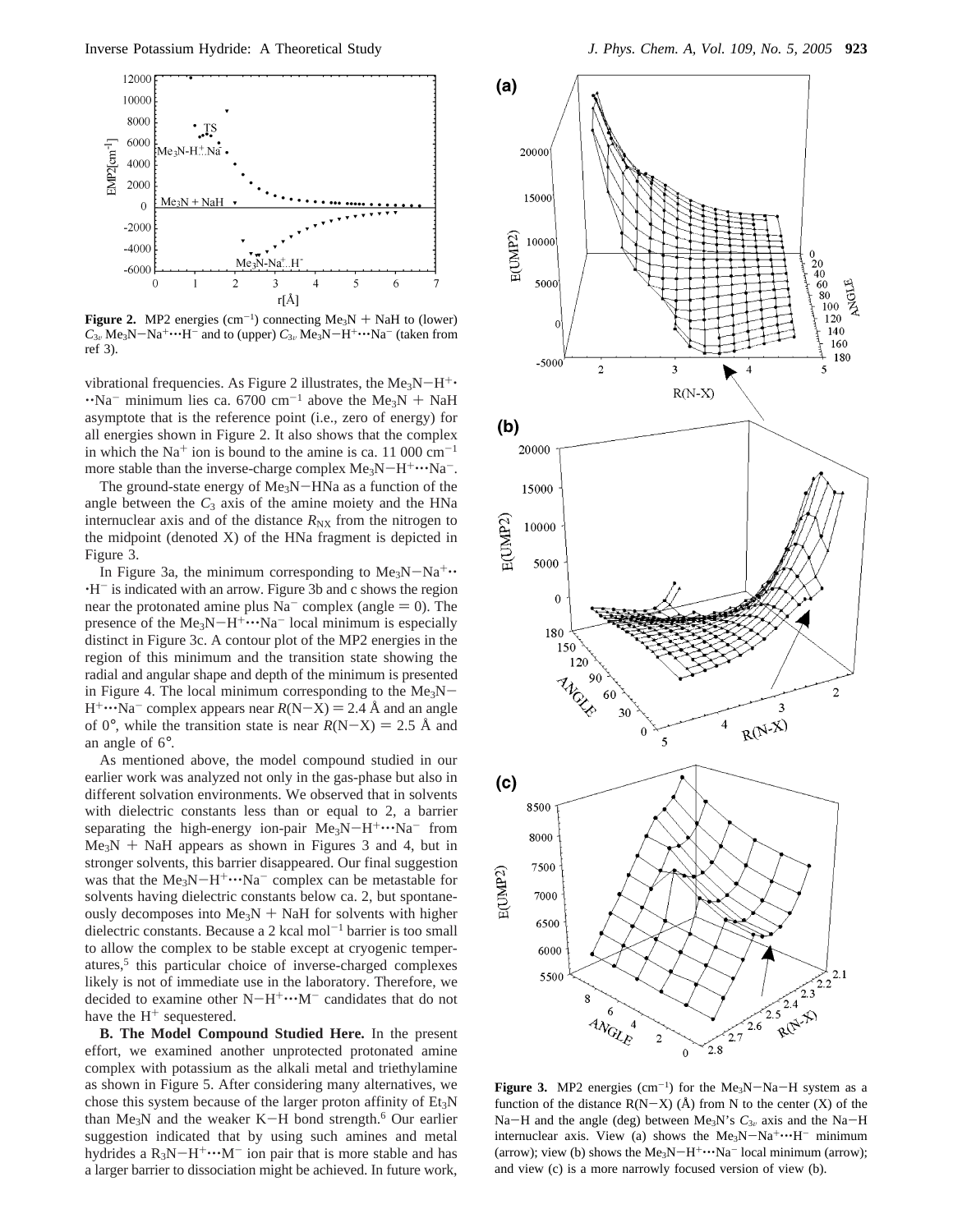

**Figure 4.** Contour plot of MP2 energies  $(cm<sup>-1</sup>)$  in the region of the  $Me<sub>3</sub>N-H<sup>+</sup>...Na<sup>-</sup>$  local minimum also showing the transition state.

we intend to consider species with more than one amine site to which the  $H^+$  can bind to further enhance chances of forming a stable  $-H^+\cdots M^-$  ion pair, but in the present effort we restrict our attention to molecules containing one amine site.

#### **II. Methods**

We first optimized the geometries of the species studied in this paper ( $Et_3NH^+\cdots K^-$ ,  $Et_3NK^+\cdots H^-$ ) at the second-order Møller-Plesset perturbation theory level.7 We also calculated all vibrational frequencies to make sure the structures thus found were indeed minima on the energy surface. Based upon these optimized geometries, we performed single-point energy calculations at higher orders of Møller-Plesset perturbation theory<sup>7</sup>  $(MPn, n = 3,4)$  and at the coupled cluster level with single and double excitations supplemented with a perturbative treatment of triple excitations (CCSD(T)).8

Second-order Møller-Plesset perturbation theory was used to perform the scans of the ground-state potential energy surface for the ion-pair interactions,  $K^-$  +  $Et_3NH^+$  and  $H^-$  +  $Et_3NK^+$ . To achieve a broader view of these reactions, we also studied the potential energy surface of the  $Et_3NH^+\cdots K^-$  complex for various NHK angles and distances at the restricted Hartree-Fock (RHF) and MP2 levels of theory. In all of these calculations, we used  $6-311++G**$  basis sets.<sup>9</sup> The use of an extra diffuse function is not required in this study because none of the anions involved has a diffuse enough charge density. In

other words, both  $H^-$  and  $K^-$  bind their excess electron strongly enough to not require special diffuse basis sets.

All of the ab initio calculations presented in this study were performed using the Gaussian 98<sup>10</sup> and Gaussian 03<sup>11</sup> suites of codes. They were carried out on the Utah Center for High Performance Computing machines, our group's AMD Athlon 2.0 GHz computers, and the Academic Computer Center in Gdansk (TASK) machines.

# **III. Results**

A. The Ground-State Potential Energy Surface of Et<sub>3</sub>N + **KH.** The results of our optimizations on the geometrical structures of both systems  $(Et_3N-H^+\cdots K^-$  and  $Et_3N-K^+\cdots$ H-) studied in this paper are characterized in Table 1. As is seen in Figure 5, the  $Et_3N-K^+\cdots H^-$  complex has no symmetry and the hydrogen atom bonded to the nitrogen is not on the nominal  $C_3$  axis of the amine as it was found to be in Me<sub>3</sub>N- $H^+\cdots Na^-$ . The MP2 scans of the ground-state potential energy surface for the ion-pair interactions,  $K^-$  + Et<sub>3</sub>NH<sup>+</sup> and H<sup>-</sup> +  $Et<sub>3</sub>NK<sup>+</sup>$ , are presented in Figures 6-8.

In Figure 6, we describe the connection of  $KH$  and  $Et_3N$  along two paths obtained by varying the distance between the N and H atoms and between the N and K atoms in  $Et_3N-H^+\cdots K^$ and  $Et_3N-K^+\cdots H^-$ , respectively, while all other geometry parameters were optimized. The sum of the Et<sub>3</sub>N and KH MP2 equilibrium energies is  $-891.4233621$  hartrees and is defined as the reference point (i.e., zero of energy) for all energies shown in Figures 6-8. In Figure 6, the lower-energy path connects to the  $Et_3N-K^+\cdots H^-$  ion-pair complex as the K-N distance is scanned. The higher-energy path connects to the  $Et_3N-H^+\cdots$  $K^-$  complex as the H-N distance is scanned.

Based on the results of our earlier work, it is not surprising that the  $Et_3N-H^+\cdots K^-$  complex appears as a locally geometrically stable structure with a barrier to dissociation (of ca. 2853 cm<sup>-1</sup> or 8 kcal mol<sup>-1</sup> computed at the CCSD(T) level<sup>12</sup>). The stability of this system is also supported by the fact that all calculated harmonic vibrational frequencies are real. As Figure 6 illustrates,  $Et_3N-H^+\cdots K^-$  lies ca. 6600 cm<sup>-1</sup> above the  $Et_3N + KH$  asymptote.

To have a better view of this minimum and for comparison with results included in our previous work, we also computed the MP2 energy of this system by varying the distance  $R(N-$ X) between the N atom and the midpoint (denoted X) of the <sup>K</sup>-H bond and the HXN angles, all other degrees of freedom being optimized to minimize the energy. Figure 7a shows the Et<sub>3</sub>N-H<sup>+</sup> $\cdots$ K<sup>-</sup> region (angle = 0°) and the region (angle = 118°) of the  $Et_3N-K^+\cdots H^-$  complex (both labeled by arrows).



**Figure 5.** The equilibrium geometries of the (A)  $Et_3N-H^+\cdots K^-$  and (B)  $Et_3N-K^+\cdots H^-$  complexes.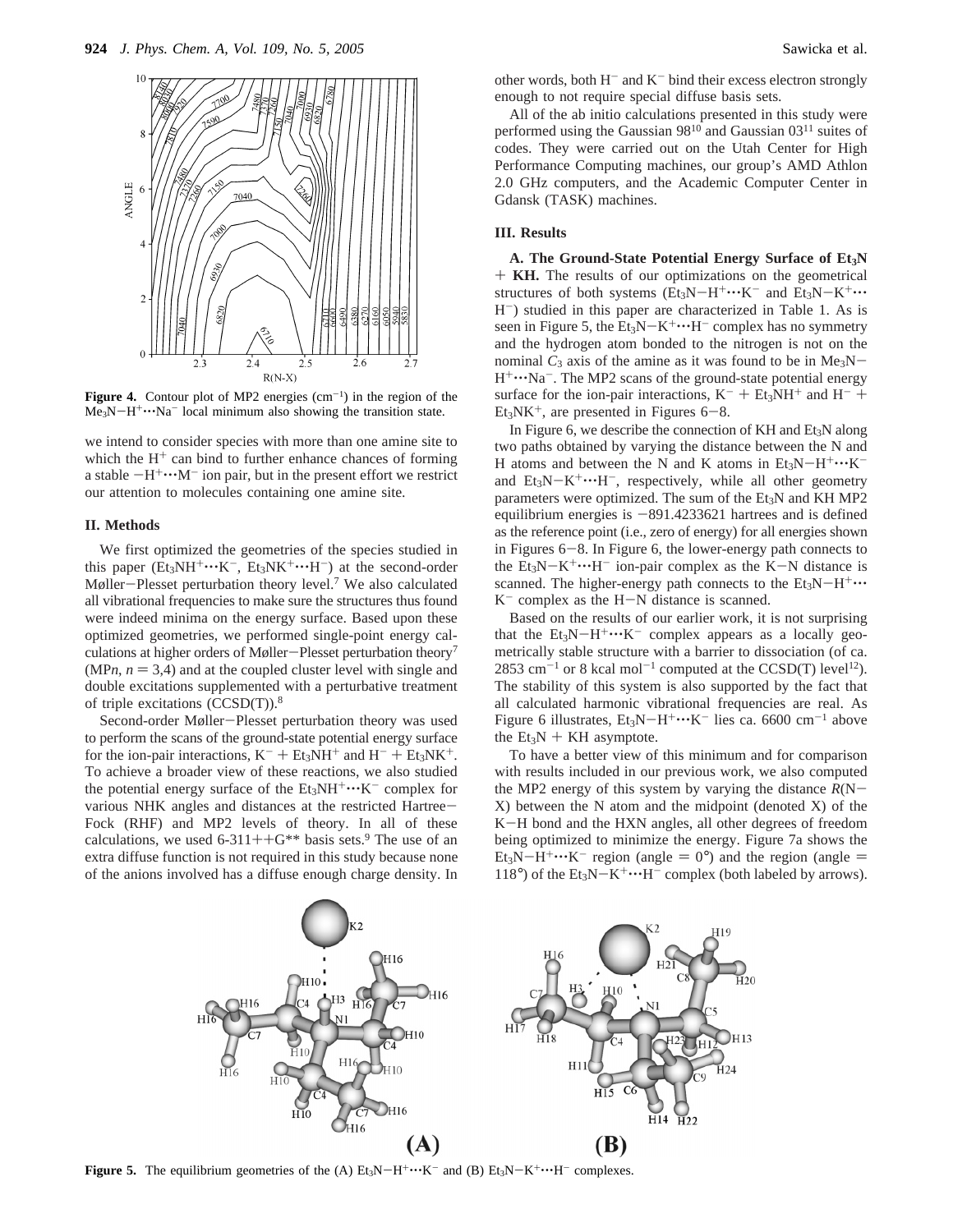

**Figure 6.** MP2 energies  $(cm^{-1})$  connecting Et<sub>3</sub>N + KH to Et<sub>3</sub>N-K<sup>+</sup>·<br>  $\cdot$ H<sup>-</sup> (lower curve) and to Et<sub>2</sub>N-H<sup>+</sup>···K<sup>-</sup> (upper curve). Here *r* is the  $\cdot$ H<sup>-</sup> (lower curve) and to Et<sub>3</sub>N-H<sup>+</sup> $\cdot$  $\cdot$ K<sup>-</sup> (upper curve). Here, *r* is the distance from N to H in the upper curve and from the N to the K atom in the lower curve.

In Figure 7b, the presence of a local minimum near  $R(N-X)$  $= 2.7 \text{ Å}$  and angle  $= 0^{\circ}$  is especially clear.

In Figure 8, we display the kind of data shown in Figure 7b with the radial and angular coordinates focused near the  $Et_3N H^+\cdots K^-$  minimum near  $\theta = 0^\circ$  and  $R(N-X) = 2.7$  Å. The transition state is observed near  $R(N-X) = 2.8 \text{ Å}$  and  $\theta = 5^{\circ}$ degrees.

**B.** Comparison of the  $Me_3N-H^+\cdots Na^-$  and  $Et_3N-$ **H**<sup>+</sup> $\cdots$ **K**<sup>-</sup> **Complexes.** Let us now compare the results for the two candidate systems studied so far in our work. Both contain a combination of a protonated amine with an alkali metal anion. The main differences are in the proton affinities of the two amines and the strengths of the hydrogen-metal bonds. We expected that the  $Et_3N-H^+\cdots K^-$  ion pair, with the stronger  $R_3N-H^+$  bonding and weaker M-H bonding, would be more stable and have a larger barrier to dissociation. Indeed, this turned out to be the case. As our data suggest, both systems are locally geometrically stable. Me<sub>3</sub>N-H<sup>+</sup> $\cdots$ K<sup>-</sup> has to overcome an ca. 2 kcal mol<sup>-1</sup> barrier to fall apart to form  $Me<sub>3</sub>N$ and HNa, while the barrier for  $Et_3N-H^+\cdots K^-$  is about 4 times higher (8 kcal mol<sup>-1</sup>). The depths of the Me<sub>3</sub>N-H<sup>+</sup> $\cdots$ K<sup>-</sup> and



**Figure 7.** MP2 energies  $(\text{cm}^{-1})$  for the Et<sub>3</sub>N-K-H system as a function of the distance  $(N-X)$  ( $\AA$ ) from N to the center of the K-H function of the distance  $(N-X)$  (Å) from N to the center of the K-H and HXN angle (deg). View (a) shows the  $Et_3N-H^+\cdots K^-$  minimum, the  $Et_3N-K^+\cdots H^-$  minimum (arrows), and the transition state; view (b) shows the  $Et_3N-H^+\cdots K^-$  minimum in more detail.

 $Et<sub>3</sub>N-H<sup>+</sup>...K<sup>-</sup>$  minima are especially clear in Figures 3c and Figure 7b, respectively.

In our previous work on  $Me<sub>3</sub>N-H<sup>+</sup> \cdots Na<sup>-</sup>$ , we also explored how the height of the barrier depends on the solvation environments. The data we obtained in that ab initio theoretical investigation indicated that proper solvent conditions may indeed be essential for forming a metastable (i.e., locally geometrically stable with a significant barrier to dissociation) "inverse" charge

**TABLE 1:** Bond Lengths  $(A)$  and Angles (deg) for the Et<sub>3</sub>N-H<sup>+</sup> $\cdots$ K<sup>-</sup> and Et<sub>3</sub>N-K<sup>+</sup> $\cdots$ H<sup>-</sup> Equilibrium Geometries (Atom **Numbering Shown in Figure 5)**

|                                                                                                                              |                    | $Et_3N-H^+\cdots K^-$                                                                                                                                  |                              |
|------------------------------------------------------------------------------------------------------------------------------|--------------------|--------------------------------------------------------------------------------------------------------------------------------------------------------|------------------------------|
| $r(N1H3) = 1.085$<br>$r(K2H3) = 3.177$<br>$r(C4N1) = 1.499$<br>$r(C4C7) = 1.523$<br>$r(H10C4) = 1.094$<br>$r(H16C7) = 1.093$ |                    | $\theta(N1H3K2) = 180.0$<br>$\theta$ (C4N1H3) = 106.277<br>$\theta$ (C7C5N1) = 113.537<br>$\theta$ (H10C5N1) = 106.299<br>$\theta$ (H16C7C4) = 110.383 |                              |
|                                                                                                                              |                    | $Et_3N-K^+\cdots H^-$                                                                                                                                  |                              |
| $r(N1K2) = 2.908$                                                                                                            |                    | $\theta$ (H3K2N1) = 97.542                                                                                                                             | $\theta$ (H13C5N1) = 108.339 |
| $r(C6H14) = 1.100$                                                                                                           |                    | $\theta$ (C6N1K2) = 101.388                                                                                                                            | $\theta$ (H12C5N1) = 110.111 |
| $r(K2H3) = 2.305$                                                                                                            |                    | $\theta$ (C5N1K2) = 119.426                                                                                                                            | $\theta$ (H22C9C6) = 109.494 |
| $r(C4H10) = 1.094$                                                                                                           |                    | $\theta$ (C4N1K2) = 107.702                                                                                                                            | $\theta$ (H23C9C6) = 110.016 |
| $r(N1C6) = 1.481$                                                                                                            | $r(C4H11) = 1.104$ | $\theta$ (C7C4N1) = 112.881                                                                                                                            | $\theta$ (H24C9C6) = 112.401 |
| $r(N1C4) = 1.478$                                                                                                            | $r(C5H12) = 1.105$ | $\theta$ (C8C5N1) = 112.352                                                                                                                            | $\theta$ (H16C7C4) = 110.693 |
| $r(N1C5) = 1.472$                                                                                                            | $r(C5H13) = 1.093$ | $\theta$ (C9C6N1) = 113.569                                                                                                                            | $\theta$ (H17C7C4) = 110.177 |
| $r(C4C7) = 1.526$                                                                                                            | $r(C7H16) = 1.096$ | $\theta$ (H11C4N1) = 109.296                                                                                                                           | $\theta$ (H18C7C4) = 112.303 |
| $r(C6C9) = 1.525$                                                                                                            | $r(C7H17) = 1.094$ | $\theta(10C4N1) = 108.470$                                                                                                                             | $\theta$ (H19C8C5) = 110.412 |
| $r(C5C8) = 1.525$                                                                                                            | $r(C7H18) = 1.093$ | $\theta$ (H15C6N1) = 107.799                                                                                                                           | $\theta$ (H20C8C5) = 110.469 |
| $r(C8H19) = 1.095$                                                                                                           | $r(C9H22) = 1.094$ | $\theta$ (H14C6N1) = 108.982                                                                                                                           | $\theta$ (H21C8C5) = 111.885 |
| $r(C8H20) = 1.094$                                                                                                           | $r(C9H23) = 1.094$ |                                                                                                                                                        |                              |
| $r(C8H21) = 1.094$                                                                                                           | $r(C9H24) = 1.094$ |                                                                                                                                                        |                              |
| $r(C6H15) = 1.094$                                                                                                           |                    |                                                                                                                                                        |                              |
|                                                                                                                              |                    |                                                                                                                                                        |                              |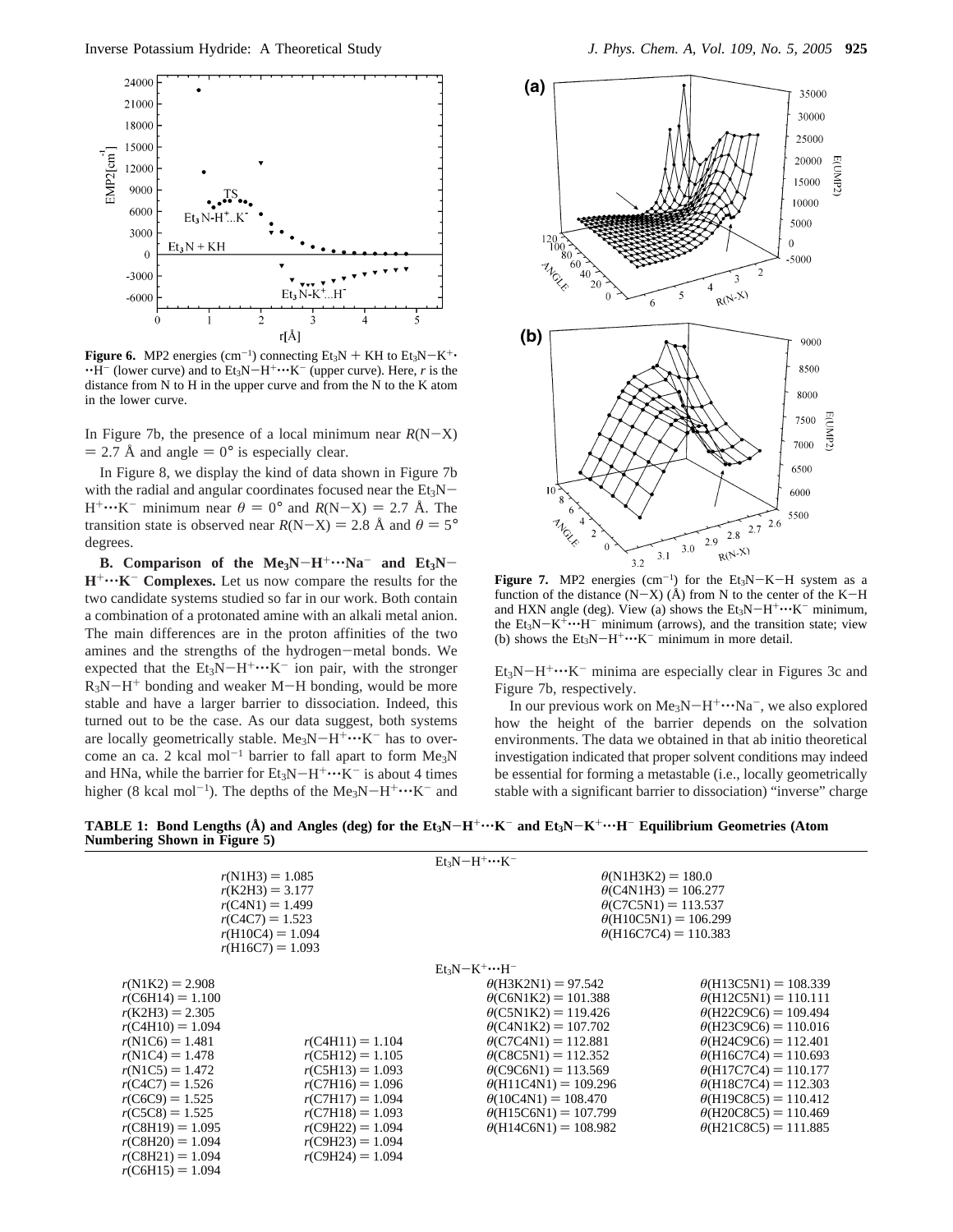

**Figure 8.** Contour plot of MP2 energies  $(cm<sup>-1</sup>)$  in the region of the  $Et<sub>3</sub>N-H<sup>+</sup>...K<sup>-</sup>$  local minimum and the transition state.

state ion pair. The same situation is expected for  $Et_3N-H-K$ that we examined in the present study, so we did not repeat the model solvation study carried out earlier.

# **IV. Summary**

When the unusual charge state of  $H<sup>+</sup>$  and Na<sup>-</sup> was reported in a novel experimental study of the Dye group, we decided to take a closer look at this issue. We attempted to find a nonsequestered system with a barrier to charge exchange that might lead to a long-lived metastable state for the chargereversed ion pair. We found that by using an amine with a large proton affinity (PA) and an alkali metal with a weak M-H bond, a significant barrier to deprotonation can be achieved. The results of our calculations on the high-energy  $Et_3N-H^+\cdots K^-$  ion pair suggest that this system is indeed metastable with respect to proton abstraction with an  $8 \text{ kcal mol}^{-1}$  barrier to dissociation. This is a 4-fold increase in the barrier height as compared to the results we obtained for  $Me<sub>3</sub>N-H<sup>+</sup> \cdots Na<sup>-</sup>$  in our earlier work where the barrier to dissociation was calculated to be ca. 2 kcal  $mol^{-1}$ . We believe the results presented here are interesting enough to encourage further laboratory studies of the possibilities put forth here. In particular, the data from this paper suggest that unprotected protonated amines complexed with alkali metal anions might be synthesized if the appropriate precursors and reaction conditions (especially low-dielectric solvents) can be identified and exploited.

What we plan to do next along these lines is to consider whether protonated sites (e.g.,  $R_3N-H^+$  or  $R_2O-H^+$ ) can be used to form electrides. Such species are related to the inverse charge-state  $-H^+\cdots M^-$  systems treated in the present paper with the alkali anion  $M^-$  replaced by an electron  $e^-$ . As the Dye group has pointed out, it has not proven possible to form electrides using even sequestered protonated amines such as shown in Figure 1. This is because the electron can enter the cage and break the  $N-H^+$  bond (n.b., the  $N-H^+$  bond strength may be 200 kcal mol<sup>-1</sup>, but this is more than offset by the 13.6 eV gained when the electron neutralizes  $H^+$ ). We are going to explore whether a cage compound similar to that shown in Figure 1, but larger to accommodate the ammonium cation, with NH4 <sup>+</sup> sequestered inside might remain stable to electron neutralization and thus be a good candidate for forming an electride system. We base this suggestion on noting that to attach an electron to  $NH_4^+$  to form  $NH_4$ , which would then easily (i.e., over a small barrier) fragment to  $NH<sub>3</sub> + H$ , the electron must be able to enter a Rydberg-like orbital of NH4. However, with  $NH_4^+$  solvated by the N atoms within the cage, such a Rydberg orbital would not be energetically accessible (i.e., it would be "squeezed" by the surrounding N atoms and the hydrocarbon backbone of the cage), and thus electron attachment to it might not occur.13 Instead, the electron would be expected to remain exterior to the caged ammonium cation. Of course, these are mere speculations whose detailed examination we need to report on in a future manuscript.

**Acknowledgment.** This work was supported by NSF Grants 9982420 and 0240387 to J.S. and the Polish State Committee for Scientific Research (KBN) Grant No. DS/8371-4-0137-2 to P.S. The computer time provided by the Center for High Performance Computing at the University of Utah is also gratefully acknowledged.

### **References and Notes**

(1) Redko, M. Y.; Vlassa, M.; Jackson, J. E.; Misiolek, A. W.; Huang, R. H.; Dye, J. L. *J. Am. Chem. Soc.* **<sup>2002</sup>**, *<sup>124</sup>*, 5928-5929.

(2) Kuchenmeister, M. E.; Dye, J. L. *J. Am. Chem. Soc.* **1989**, *111*, <sup>935</sup>-938.

(3) Sawicka, A.; Skurski, P.; Simons, J. *J. Am. Chem. Soc.* **2003**, *125*, <sup>3954</sup>-3958.

(4) Miertus, S.; Scrocco, E.; Tomasi, J. *Chem. Phys.* **1981**, *55*, 117. Miertus, S.; Tomasi, J. *Chem. Phys.* **1982**, *65*, 239. Cossi, M.; Barone, V.; Cammi, R.; Tomasi, J. *Chem. Phys. Lett.* **1996**, *255*, 327.

(5) We can estimate the dissociation rate of such a complex by multiplying the N-H<sup>+</sup> vibrational frequency (ca.  $10^{14}$  s<sup>-1</sup>) by the probability multiplying the N-H<sup>+</sup> vibrational frequency (ca.  $10^{14}$  s<sup>-1</sup>) by the probability  $P = \exp(-E/kT)$  of accessing the  $E = 2$  kcal mol<sup>-1</sup> barrier. We obtain 3  $P = \exp(-E/kT)$  of accessing the  $E = 2$  kcal mol<sup>-1</sup> barrier. We obtain 3  $\times$  10<sup>12</sup> s<sup>-1</sup> at  $T = 298$  K and 2  $\times$  10<sup>8</sup> s<sup>-1</sup> at 77 K both of which are far  $\times$  10<sup>12</sup> s<sup>-1</sup> at *T* = 298 K and 2  $\times$  10<sup>8</sup> s<sup>-1</sup> at 77 K, both of which are far too fast to easily be realized in the laboratory too fast to easily be realized in the laboratory.

(6) KH has a bond energy of ca. 1.8 eV; others are LiH (2.5 eV), NaH (2.2 eV), and RbH (1.9 eV) as given in: Herzberg, G. *Spectra of Diatomic Molecules*; van Nostrand: New York, 1950.

(7) Roothaan, C. C. J. *Re*V*. Mod. Phys.* **<sup>1960</sup>**, *<sup>32</sup>*, 179. Binkley, J. S.; Pople, J. A.; Dobosh, P. A. *Mol. Phys.* **1974**, *28*, 1423. Møller, C.; Plesset, M. S. *Phys. Re*V*.* **<sup>1934</sup>**, *<sup>46</sup>*, 618. Binkley, J. S.; Pople, J. A. *Int. J. Quantum Chem.* **1975**, *9*, 229. Head-Gordon, M.; Pople, J. A.; Frisch, M. J. *Chem. Phys. Lett.* **1988**, *153*, 503. Frisch, M. J.; Head-Gordon, M.; Pople, J. A. *Chem. Phys. Lett.* **1990**, *166*, 275. Frisch, M. J.; Head-Gordon, M.; Pople, J. A. *Chem. Phys. Lett.* **1990**, *166*, 281. Saebo, S.; Almlöf, J. *Chem. Phys. Lett.* **1989**, *154*, 83.

(8) Purvis, G. D.; Bartlett, R. J. *J. Chem. Phys.* **1982**, *76*, 1910. Ragavachari, K.; Trucks, G. W.; Pople, J. A.; Head-Gordon, M. *Chem. Phys. Lett.* **1989**, *157*, 479.

(9) McLean, A. D.; Chandler, G. S. *J. Chem. Phys.* **1980**, *72*, 5639. Krishan, R.; Binkley, J. S.; Seeger, R.; Pople, J. A. *J. Chem. Phys.* **1980**, *72*, 650. Blaudeau, J.-P.; McGrath, M. P.; Curtiss, L. A.; Radom, L. *J. Chem. Phys.* **1997**, *107*, 5016.

(10) Frisch, M. J.; Trucks, G. W.; Schlegel, H. B.; Scuseria, G. E.; Robb, M. A.; Cheeseman, J. R.; Zakrzewski, V. G.; Montgomery, J. A., Jr.; Stratmann, R. E.; Burant, J. C.; Dapprich, S.; Millam, J. M.; Daniels, A. D.; Kudin, K. N.; Strain, M. C.; Farkas, O.; Tomasi, J.; Barone, V.; Cossi, M.; Cammi, R.; Mennucci, B.; Pomelli, C.; Adamo, C.; Clifford, S.; Ochterski, J.; Petersson, G. A.; Ayala, P. Y.; Cui, Q.; Morokuma, K.; Malick, D. K.; Rabuck, A. D.; Raghavachari, K.; Foresman, J. B.; Cioslowski, J.; Ortiz, J. V.; Baboul, A. G.; Stefanov, B. B.; Liu, G.; Liashenko, A.; Piskorz, P.; Komaromi, I.; Gomperts, R.; Martin, R. L.; Fox, D. J.; Keith, T.; Al-Laham, M. A.; Peng, C. Y.; Nanayakkara, A.; Gonzalez, C.; Challacombe, M.; Gill, P. M. W.; Johnson, B.; Chen, W.; Wong, M. W.; Andres, J. L.; Gonzalez, C.; Head-Gordon, M.; Replogle, E. S.; Pople, J. A. Gaussian 98, revision A.7; Gaussian, Inc.: Pittsburgh, PA, 1998.

(11) Frisch, M. J.; Trucks, G. W.; Schlegel, H. B.; Scuseria, G. E.; Robb, M. A.; Cheeseman, J. R.; Montgomery, J. A., Jr.; Vreven, T.; Kudin, K. N.; Burant, J. C.; Millam, J. M.; Iyengar, S. S.; Tomasi, J.; Barone, V.; Mennucci, B.; Cossi, M.; Scalmani, G.; Rega, N.; Petersson, G. A.; Nakatsuji, H.; Hada, M.; Ehara, M.; Toyota, K.; Fukuda, R.; Hasegawa, J.; Ishida, M.; Nakajima, T.; Honda, Y.; Kitao, O.; Nakai, H.; Klene, M.; Li, X.; Knox, J. E.; Hratchian, H. P.; Cross, J. B.; Adamo, C.; Jaramillo, J.; Gomperts, R.; Stratmann, R. E.; Yazyev, O.; Austin, A. J.; Cammi, R.; Pomelli, C.; Ochterski, J. W.; Ayala, P. Y.; Morokuma, K.; Voth, G. A.; Salvador, P.; Dannenberg, J. J.; Zakrzewski, V. G.; Dapprich, S.; Daniels,